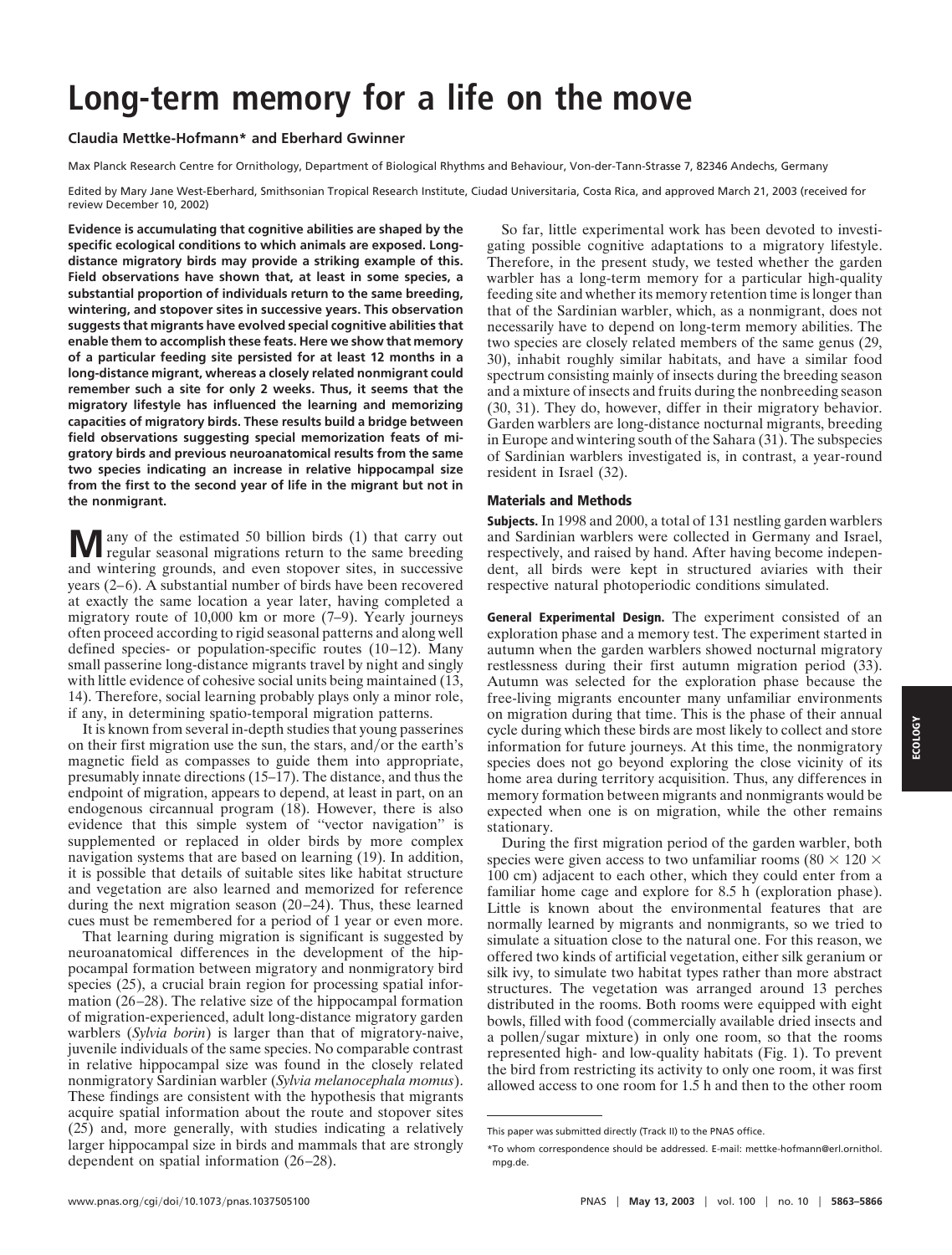

**Fig. 1.** Experimental design. (*Left*) Schematic diagram of the experimental design. 1, experimental rooms; 2, neutral room; 3, home cage; dotted lines, openings to the experimental rooms and the cage. (*Right*) Photograph of the experimental rooms.

for the same period. For the remaining 5.5 h, both rooms were accessible. Food and water were available ad libitum in the home cage. After the exploration phase, the bird was returned to its aviary.

Four birds were run simultaneously in four identical units, each consisting of the two rooms. The first room made accessible to a given bird during the exploration phase provided one of eight combinations of features: ivy with or without food, located left or right, and the same four alternatives for geranium. Before the exploration phase, each bird had been assigned to a specific group for subsequent memory testing at different times in such a way that nest mates were in different groups and sex ratios were relatively uniform; there were six such groups for the garden warbler and five for the Sardinian warbler (Table 1). Within each group, approximately half of the birds received food in the room with ivy, the other half in the room with geranium, and the above-mentioned eight possibilities for the first room accessible were also about equally represented. Finally, the two species, as well as the individuals within each group, were equally distributed among the four units.

The memory test followed after different time intervals (Table 1). The behavior of each bird was video-recorded during both phases.

**Specific Experimental Procedure.** During the exploration phase, each bird was moved into an individual cage ( $75 \times 40 \times 40$  cm) for 1 week to become habituated to it. Passive infrared detectors (Conrad Electronic, Hirschau, Germany) recorded locomotor activity to determine whether the bird exhibited nocturnal migratory activity (33). If this was the case in a garden warbler, the bird was moved to another but identical cage (called ''home cage'') in the test chamber, where it remained undisturbed for 2 nights and 1 day. For the resident Sardinian warblers, we did not consider nocturnal activity, but moved each bird after 1 week of habituation to the cage in the test chamber. On the third day, the test day, the bird was allowed to investigate the two rooms adjacent to the home cage for 8.5 h.

Preparation for the memory test, which followed after different time intervals (Table 1), was identical to that for the exploration phase, except that food was removed from the home cage 2 h before the lights were turned off on the pretest day until the end of the test the next day. The test rooms contained neither food nor food bowls. The bird had free access to both rooms simultaneously for 20 min.

**Statistical Analyses.** During the memory test, we recorded how much time the bird spent in each room. Because there were no differences between years (Kolmogorov–Smirnov test:  $P > 0.05$ ), data were analyzed together. The percentage of time spent in each of the two rooms was compared within each group with Wilcoxon Signed Ranks tests. In addition, differences between species were tested with a two-way ANOVA with species and

### **Table 1. Test design**

| Group | Time since<br>exploration | <b>Species</b> |    |                   |    |                                |
|-------|---------------------------|----------------|----|-------------------|----|--------------------------------|
|       |                           | Garden warbler |    | Sardinian warbler |    | Corresponding in garden        |
|       |                           | Year*          | n  | Year*             | n  | warblers to                    |
|       | 4 days                    | 2000           | 8  | 1998/2000         | 12 | First autumn migration period  |
|       | 2 weeks                   | 1998/2000      | 13 | 1998/2000         | 12 | First autumn migration period  |
| 3     | 1 month                   | 1998           | 9  | 1998              | 6  | First autumn migration period  |
| 4     | 5.5 months                | 1998/2000      | 13 | 2000              |    | Time in the winter quarter     |
| 5     | 8.5 months                | 1998           |    |                   |    | Spring migration period        |
| 6     | 12 months                 | 1998/2000      | 14 | 2000              | 10 | Second autumn migration period |

\*Because of time and space limitations, experiments had to be split up into two experimental years.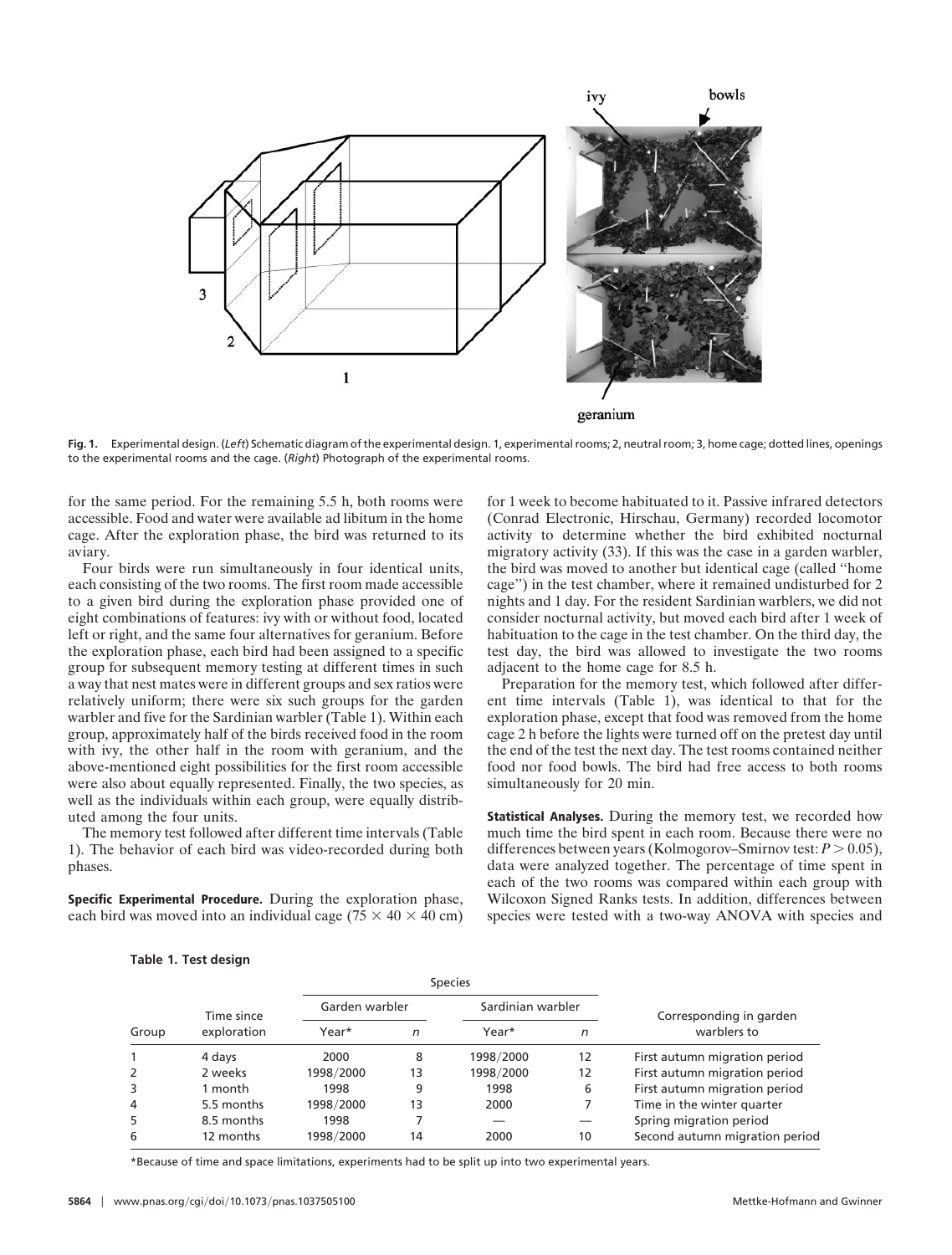

Fig. 2. Percent time (means  $\pm$  SEM) spent by the birds of the various groups during the memory-test phase in the room that had contained food during the exploration phase (correct room). (A) Garden warblers. (B) Sardinian warblers. Asterisks indicate significant preferences for the correct room (paired Wilcoxon signed ranks test: \*,  $P < 0.05$ ; \*\*,  $P < 0.01$ ). For groups, see Table 1.

group as independent variables and percent time spent in the correct room, expressed as rankings, as the dependent variable. Rankings were used to reach equality of variances (34). We pooled the data of groups 1–3 (tested within the first month after exploration) and 4–6 (tested 5.5–12 months after exploration), respectively.

A total of 9 of 76 garden warblers (maximally two birds per group) and 8 of 55 Sardinian warblers (maximally three birds per group) refused to enter the rooms either during the exploration or the test phase and thus had to be excluded from the analysis. The same was necessary for three garden warblers that showed severe seasonal irregularities in the expression of their migratory restlessness and hence could not be clearly allotted to a particular seasonal state.

#### **Results**

In the long-distance migrant, the garden warbler, birds in four of the six groups spent significantly more time in the ''correct'' room, i.e., the room that had contained food during the exploration phase, than in the ''incorrect'' room. In particular, the groups tested after 2 weeks (first autumn migration period, Wilcoxon signed ranks test:  $z = -2.201$ ,  $P < 0.05$ ), 5.5 months (winter:  $z = -2.824$ ,  $P < 0.01$ ), 8.5 months (spring migration period:  $z = -2.366$ ,  $P < 0.05$ ), and 12 months (second autumn migration period:  $z = -2.449$ ,  $P < 0.05$ ) showed a clear preference for this room (Fig. 2*A*).

In the nonmigratory Sardinian warblers, in contrast, only the groups tested after 4 days and 2 weeks preferred the ''correct'' room (4 days:  $z = -2.275$ ,  $P < 0.05$ ; 2 weeks:  $z = -2.353$ ,  $P <$ 0.05), whereas the groups tested after 1, 5.5, and 12 months showed no significant preference (Fig. 2*B*; 1 month:  $z = -1.363$ ,  $P > 0.05$ ; 5.5 months:  $z = -1.690$ ,  $P > 0.05$ ; 12 months:  $z =$  $-0.157, P > 0.05$ ).

A comparison of the percentage of time spent in each room by all birds of groups 1–3 (tested after 4 days to 1 month) with those of groups 4–6 (tested after 5.5 to 12 months) revealed a significant interaction between species and group  $(ANOVA: F =$ 2.909,  $P < 0.05$ ; species:  $F = 3.158$ ,  $P > 0.05$ ; group:  $F = 0.003$ ,  $P > 0.05$ ; species  $\times$  group:  $F = 6.179, P < 0.02$ ) indicating species differences with respect to long- and short-term memory. A direct comparison of the performance of garden warblers and Sardinian warblers tested after short intervals (groups 1–3) revealed no significant species difference (*t* test:  $F = 1.133, P$ ) 0.05). On the other hand, the memory of birds tested after long intervals (groups 4–6) was significantly better in the garden warblers than in the Sardinian warblers  $(F = 2.923, P < 0.005)$ .

### **Discussion**

The results suggest that the long-lasting memory demonstrated here by a long-distance migrant is an important mechanism guaranteeing a successful journey. We propose that it helps birds remember high-quality stopover sites, thereby optimizing migratory performance during subsequent journeys. At the same time it may allow birds to avoid areas unsuitable for refueling and thus help them save energy and time. Moreover, the long-term memorization of a particular location is probably a major prerequisite for the well known phenomenon of breeding-site fidelity. Familiarity with a particular breeding ground can be advantageous when competing with other birds less familiar with the same location (2). Likewise, a long-lasting memory may increase survival when details of the wintering area are familiar to a bird from previous experience. Nonmigratory birds, in contrast, may not require such a long-lasting memory because